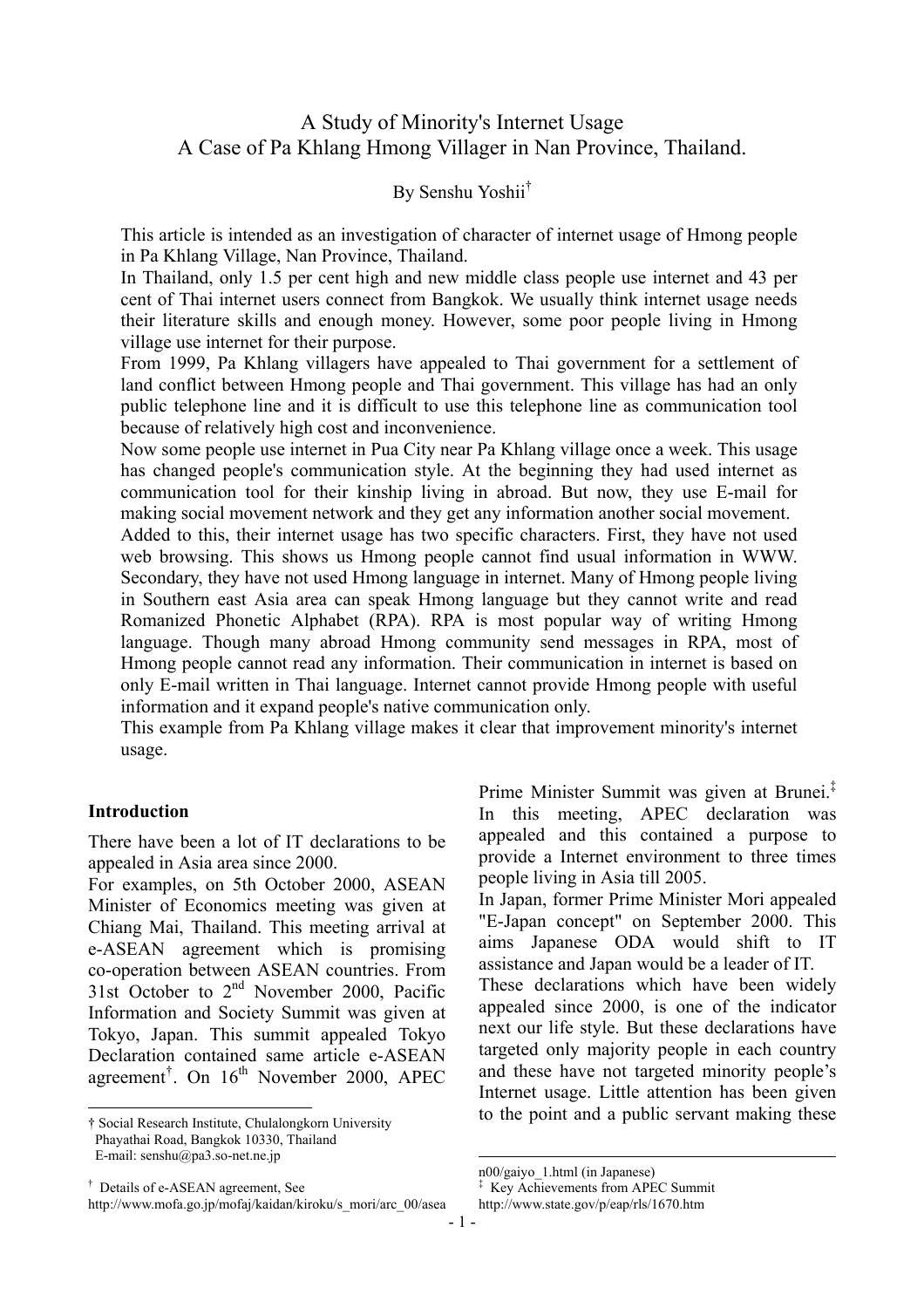declarations have believed trickle down effect to minority people.

It is because I believe that trickle down effect, premise of these declarations, is doubtful to minority people that I have written this study. The following is what I will show a case of Hmong villager in Thailand and I will try to show no relation between their usage of Internet and trickle down effect.

### **1 Internet Users in Thailand**

First of all, we will begin by considering Internet situation in Thailand.



**Figure. 1 Number of Internet user in Thailand** 

In Thailand, NECTEC<sup>[§](#page-1-0)</sup> and NSTDA<sup>\*\*</sup> have administrated Internet systems. Their research in 2001 reported about Internet User in Thailand. This report indicated, there are 3,536,001 unique domestic Internet user. [††](#page-1-2) This number occupied only 5.7 per cent of Thai population and another report shows us 54 per cent of them connect from Bangkok.[‡‡](#page-1-3)



NECTEC National Electric and Technology of Thailand http://www.nectec.or.th \*\*<br>\*\* NSTDA National Science and Technology development

<span id="page-1-3"></span><span id="page-1-2"></span><span id="page-1-1"></span><span id="page-1-0"></span>Agency **Figure** ww Astda. Baan Internet, Bangkok †† http://ntl.nectec.or.th/internet/user-growth.html ‡‡ Pairasshu Thachayaphon, *General Thailand Economic outlook 2000/2001*,2001 Bangkok Japanese Commercial Committee.

Many cities in Thailand, there are a lot of Internet shops, called "raan Internet." At downtown most of them are located in first floor of shop house , called "thuk theu." In standard raan Internet, there are 4 or 8 computers and they can connect local area network at 10 Mbps. LAN server machine integrated these host computers connected to upper provider through 56kbps telephone modem or 128kbps ADSL modem.

A fee of raan Internet is very cheep. In Bangkok area, 25 baht per hour, in local area 15 baht or less per hour. People can use Internet, specially web browsing and web mail, like Yahoo! Messenger and Hotmail.

It follows from what has been said that there are a few domestic internet user in Thailand but they are abele to connect to internet easy.

## **2 Situations of hilltribe in Thailand**

Most hilltribe have lived in Northern area. The number of Hilltribe people is 938,837 and this is same of 1.6 percent of Thai population.[§§](#page-1-4) They have come from south china, Laos, Burma since 1950s. For long time they are illegal existence in Thailand. The reason gave unfortunate situation to them. They had had no opportunity to study in school and to receive welfare service. In 1960s Thai government arrowed for hilltribe to study in public school. But their situation has not been good in spite of this policy change. Many adult hill tribe people do not have ability of literature and easy calculation. So far as the Hmong is concerned situation of them have not improved.

#### **3 Medias in Mountain**

Hilltribe people can get and send information from some medias. In this section we will try to consider their situation of communication media before internet..

#### *Postal Service*

Thailand postal service is most useful way to send information between hilltribe people except for slow media.

#### *Telephone*

Most local village in Thailand, have only one public phone per 200 - 5,000 villager. This

<span id="page-1-4"></span> $\overline{a}$ 

<sup>§§</sup> Research of Tribal Research Institute in 1998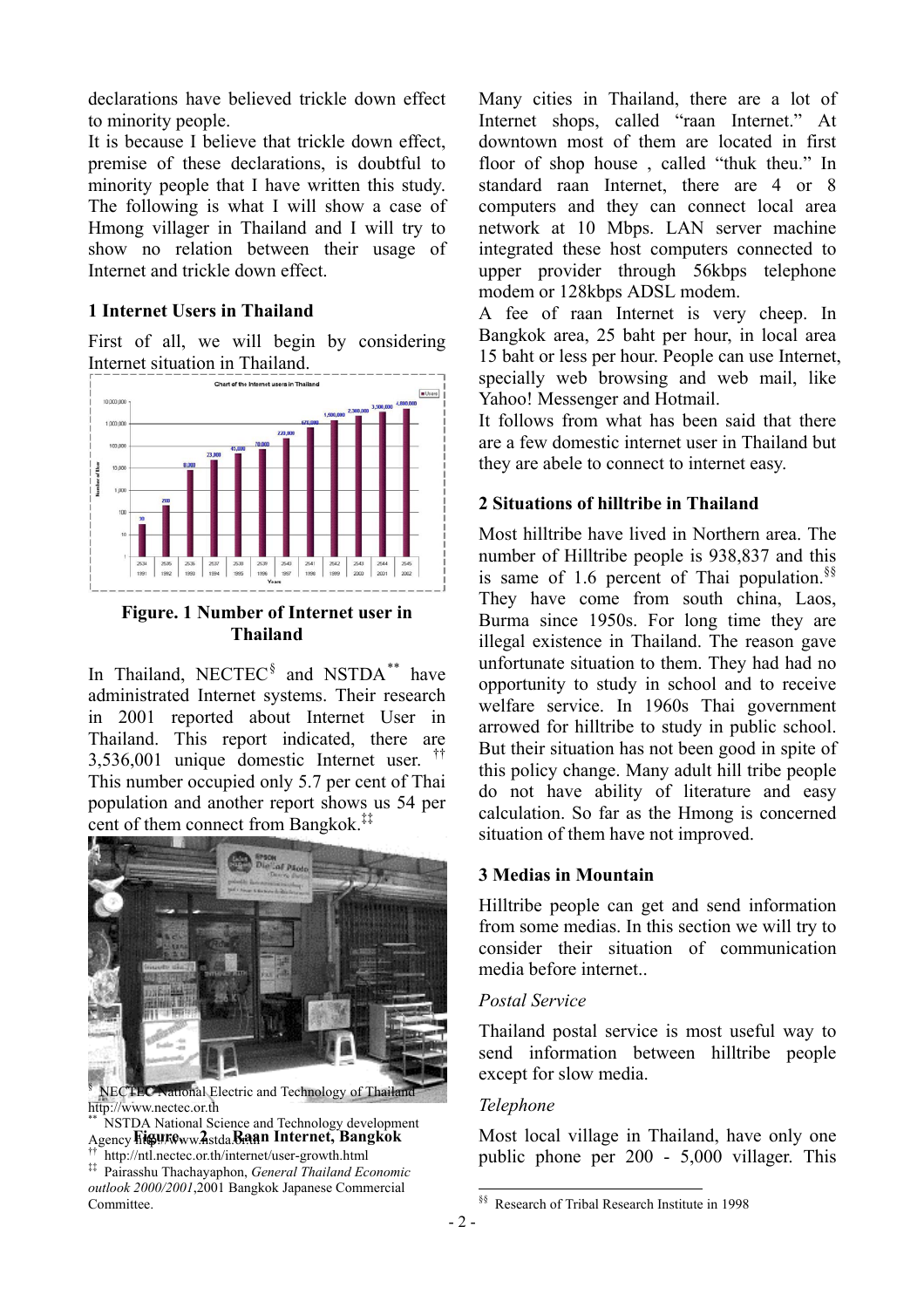public phone has been kept by people's large effort. When you call to your friend living in local village, person living near it would talk with you and this person told you to call again in 30 minutes later. When you are waiting in front of your phone, this person go to find and to pick up your friend by bike.

The contrary, when your friend try to call you, they can call you who living in Thailand. Fee of one domestic call is very cheep, 5 baht -20 baht per one minute. But if they call you who lives another country, international call is very expensive., 180 baht per three minutes. It is not general, using public phone for international call.

There are three companies running in Thailand. The number of user has increased in Thailand. Some hilltribe people have used mobile phone. But there are not enough base points in local area and monthly fee is expensive for hilltribe people. Though average of income at local area is only  $4,000 - 5,000$  baht per one household, minimum monthly fee of mobile phone is 500 baht.

|               | Short distance   Long |          |
|---------------|-----------------------|----------|
|               |                       | Distance |
| Domestic      | 5 baht                | 20 baht  |
| International | 180 baht              | 250 baht |

**Table 1 Public telephone fee per three minutes** 

|                           | Monthly fee | One minute        |
|---------------------------|-------------|-------------------|
| Mobile Phone   500 baht - |             | 3 <sub>baht</sub> |

#### **Table 2 Mobile phone fee**

Telephone is one of the easiest communication way because of this media no require another media literacy. But fee of them is expensive to the poor and hilltribe people.

#### *Radio program*

Radio program for hilltribe people started in 1950s. This era many members of illegal communist party ran away in the mountain. Thai government cautioned combining hilltribe people and communist therefore government start radio programs for propaganda to hilltribe people in six hilltribe languages. The beginning of radio program broadcasted mainly propaganda and today it provide hilltribe with send much information of nutrition, sanitary,

health and social welfare<sup>[\\*\\*\\*](#page-2-0)</sup>

Every math communication medias have a character information moving from center to local and they provide only safer information for government without exceptions. Radio programs provide useful common information but they have not specific kinds of information, for example how to complain to government, a right of hill tribe's forest usage.

 $-$ 

It follows from what has been said that hilltribe people in mountain had never had useful media for communication.

#### **4 Pa Khlang Village**

Next, we look a concrete example one of Hmong village.



**Figure. 3 Location of Pa Khlang** 

#### *History*

1967 Thai government founded "Pa Khlang Refugee camp." And government replace Hmong and Yao people in mountain to Pa Khlang. Government insisted protecting them from communist but to tell truth, government feared being connected hilltribe people and communist. Thai Government replace them to Pa Khlang and gave 3 rai land for farm and 1 rai land for housing. In 1973, Thai Government changed "Pa Khlang refugee camp" to "Pa Khlang Administrate Village." In Pa Khlang village, all of them is domestic Hmong people but some of their clan accommodated another refugee camps was made emigrate to abroad, United States, France or Australia.

<span id="page-2-0"></span> $\overline{a}$ \*\*\* Chiang Mai University 2001 Hill Tribe Language Radio Programs: Communication Process for Highland Development, Chiang Mai University, Chiang Mai, Thailand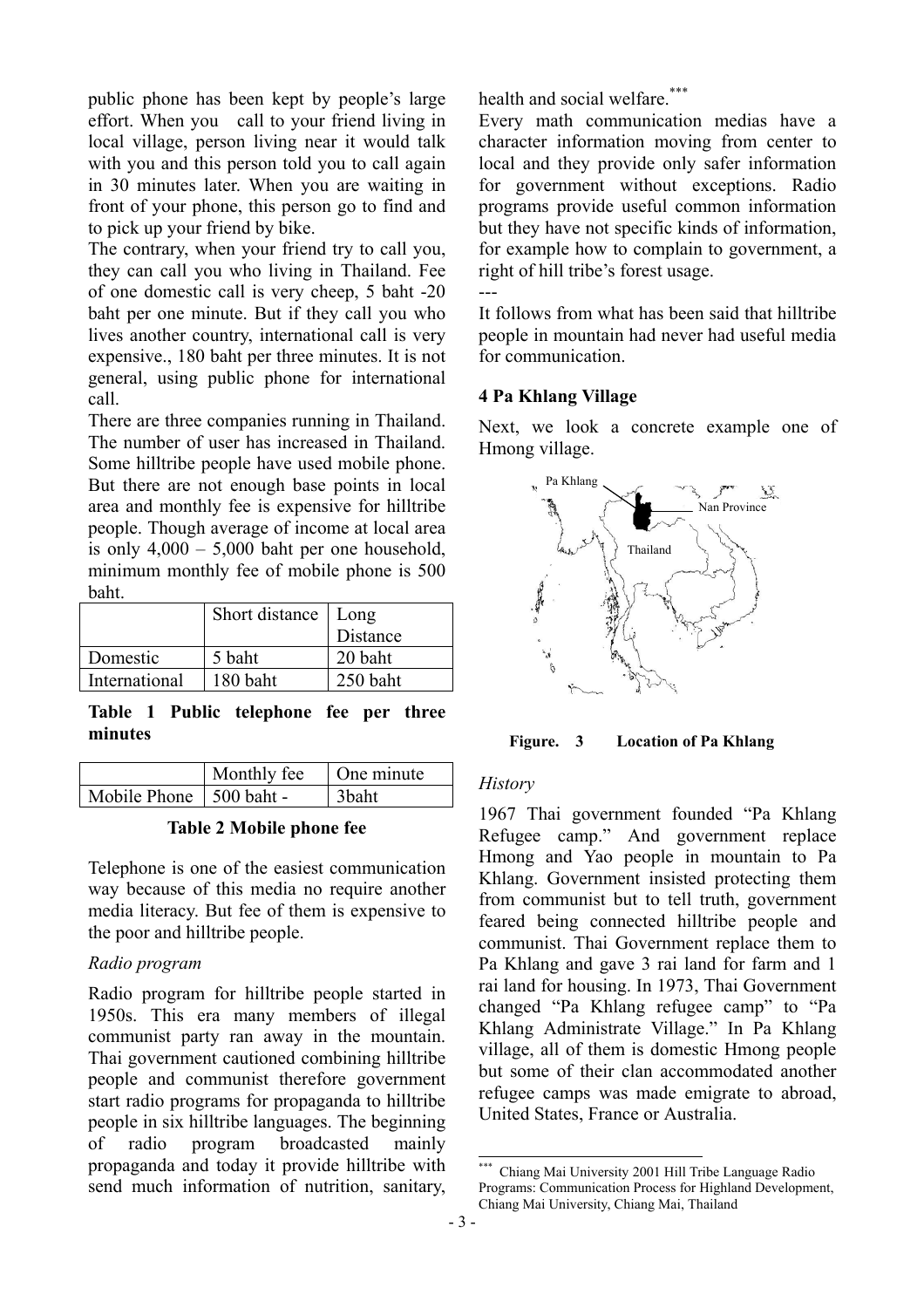Pa Khlang village locates north part of Nan Province, which closes to border. Pa Khlang has a population of about 6,000, including Hmong, Yao and H'tin tribes. Their monthly household income average is about 5,000 baht and average of Nan province is 7,387 baht. Villager's income is lower than around village. Villagers work in orchid farm. There are Lychee, Mango and Tamarind trees.<sup>[†††](#page-3-0)</sup>

### *Facilities*

In Pa Khlang village, there are facilities bellows.

| Media  | Radio cassette tape recorder 543<br>Television set 781<br>Public telephone 1 |
|--------|------------------------------------------------------------------------------|
| Motors | Car 168<br>Motor bike 714<br><b>Bike 225</b>                                 |

#### **Table 3 Facilities in Pa Khlang village**

If they want to buy some clothes and necessities of life, they go to Pua city locating near Pa Khlang village by their motors or bus, called "Son Teu." .

### *Spread of Internet Usage in Pa Khlang*

Spread of Internet usage in Pa Khlang passed four stages.

First, primary student study how to use Internet at school in Pa Khlang village. In Thailand Royal Project, "School-net", have started 1996. Children played a part of traction spread of internet in this village.

Secondary, young Hmong people learned how to use internet from children and they have used internet at Raan Internet in Pua city. The distance of Pua city and Pa Khlang village is about eight kilo meter. Since 1999, when raan internet opened in Pua, many people went there and checked e-mail once a week.

They write to their clan in abroad.

Thirdly, over 50 year people used Internet directly or indirectly. Many part of them don't have Thai language and English literacy. But when they want to send e-mail to their clan, they ask their children to send e-mail stand by them.

This phenomenon is very specific. Because

they are not rich class and no literacy of writing letter. In Thailand there are people having same income and literacy situations but they have not used internet.

Their reason, usage of internet, is very simple. In Pa Khlang village, I interviewed "Why do you use Internet?" Their general answer is Internet is cheaper and rapidly than telephone and postal service.

## *Features of Hmong villager Internet usage*

Their Internet usage have two specific features. First, in raan Internet, they only use web mail, like Hotmail and Yahoo! Mail. This is very ironical feature. Generally these free e-mail company give e-mail address in exchange of their permission of sending advertising information. But Hmong people has enough money to buy those goods.

Secondary, they use English and Thai language on e-mail. They write to Hmong living abroad in English and they write to domestic Hmong in Thai language. Their writing Hmong language is consisted of easy alphabet. This Romanized Hmong language thought up by French missionary. But Thai Hmong people has no ability of Hmong language literature.

#### *Effect of Internet usage*

This internet usage of Pa Khlang have made some changes to their life style. One of unprecedented case, ten women married to Hmong people living abroad. Brides and bridegrooms talked by chat system and they send e-mail a lot of times. Of course, I cannot say if their choice, moving to abroad, make them happy by a reason no bridegroom emigrating. Maybe this phenomenon include some gender bias.

But this phenomenon shows us one certain thing. Brides decide marriage with their husbands through internet communications. Internet communications provide them another kind of aspect.

Naturally enough, there are no same phenomenon in another village of Hmong.

# **5 Conclusion**

These features was supported by two conditions around Pa Khlang.

The first is location of Pa Khlang village. Pa Khlang villager go to Pua city, where raan

<span id="page-3-0"></span> $\overline{a}$ ††† Natonal Statistical Office, 2001, *The 2000 Population and Housing Census, Changwat Nan*, Bangkok, Thailand